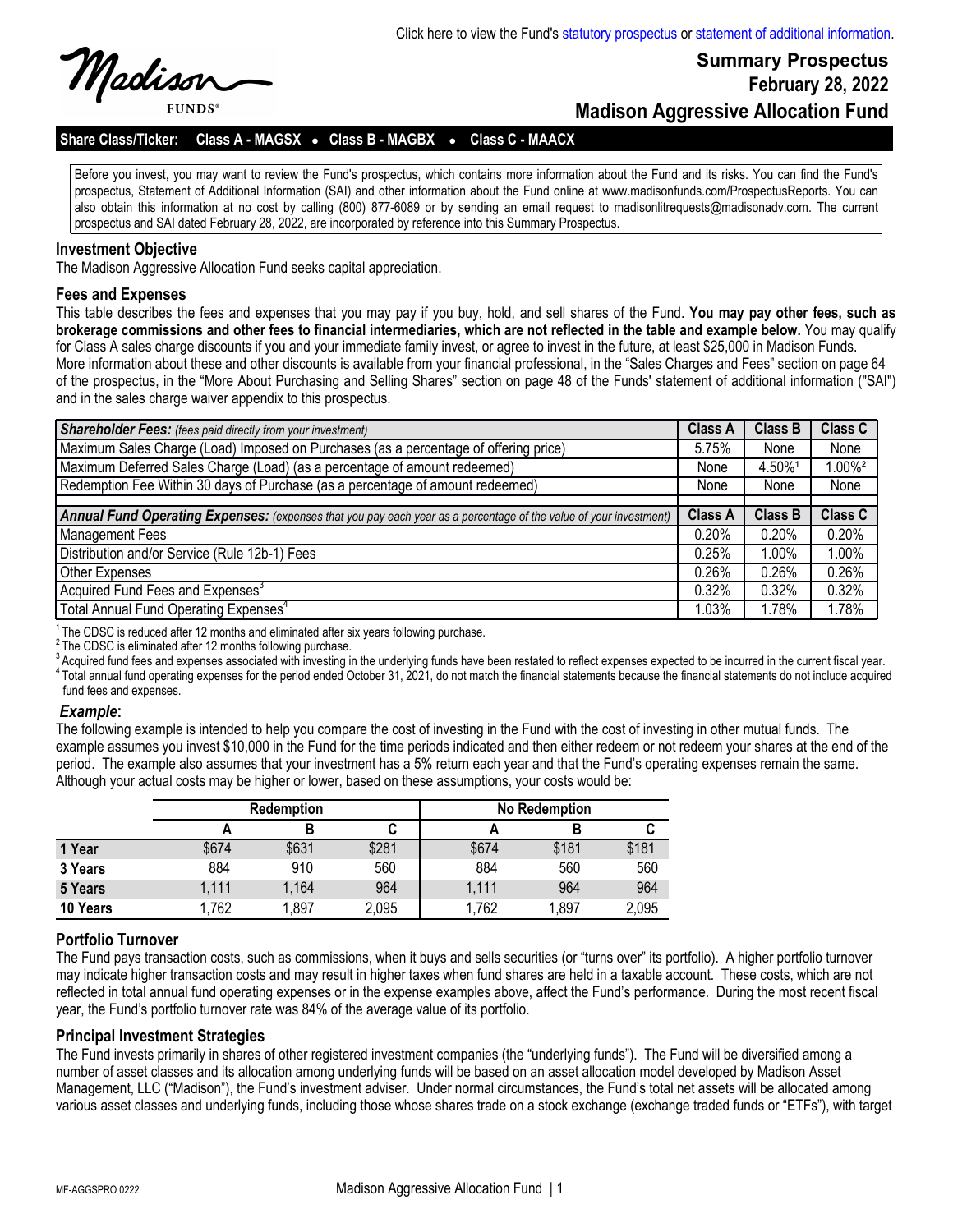allocations over time of approximately 80% equity investments and 20% fixed income investments. Underlying funds in which the Fund invests may include Funds advised by Madison and/or its affiliates, including other Madison Funds (the "affiliated underlying Funds"). Generally, Madison will not invest more than 75% of the Fund's net assets, at the time of purchase, in affiliated underlying funds. Although actual allocations may vary, as of October 31, 2021, the Fund's portfolio allocation as a percentage of net assets was:

| - Bond Funds:                              | 18.0% |
|--------------------------------------------|-------|
| - Foreign Stock Funds:                     | 21.2% |
| - Short-Term Investments:                  | 16.8% |
| - Stock Funds:                             | 50.6% |
| - Alternative Funds:                       | 4.9%  |
| - Net Other Assets and Liabilities: -11.5% |       |

With regard to investments in debt securities, Madison's bias is toward securities with intermediate and short-term maturities. As of December 31, 2021, the weighted average duration of the Fund's debt portfolio was 8.02 years.

Madison may employ multiple analytical approaches to determine the appropriate asset allocation for the Fund, including:

- Macroeconomic analysis. This approach analyzes high frequency economic and market data across the global markets in an effort to identify attractive investment opportunities in countries, regions and/or asset classes.
- Fundamental analysis. This approach reviews fundamental asset class valuation data to determine the absolute and relative attractiveness of existing and potential investment opportunities.
- Correlation analysis. This approach considers the degree to which returns in different asset classes do or do not move together, and the Fund's aim to achieve a favorable overall risk and return profile.
- Scenario analysis. This approach analyzes historical and expected return data to model how individual asset classes and combinations of asset classes would affect the Fund under different economic and market conditions.

In addition, Madison has a flexible mandate that permits the Fund, at the sole discretion of Madison, to materially reduce equity risk exposures when and if conditions are deemed to warrant such an action.

The Fund's investment strategy reflects Madison's general "Participate and Protect<sup>®</sup>" investment philosophy. Madison's expectation is that investors in the Fund will participate in market appreciation during bull markets and experience something less than full participation during bear markets compared with investors in portfolios holding more speculative and volatile securities; therefore, this investment philosophy is intended to represent a conservative investment strategy. There is no assurance that Madison's expectations regarding this investment strategy will be realized.

Although the Fund expects to pursue its investment objective utilizing its principal investment strategies regardless of market conditions, the Fund may invest up to 100% in money market instruments. To the extent the Fund engages in this temporary defensive position, the Fund's ability to achieve its investment objective may be diminished.

## **Principal Risks**

The Fund is a fund of funds, meaning that it invests primarily in the shares of underlying funds, including ETFs. Thus, the Fund's investment performance and its ability to achieve its investment goal are directly related to the performance of the underlying funds in which it invests. Each underlying Fund's performance, in turn, depends on the particular securities in which that underlying fund invests and the expenses of that underlying fund. Accordingly, the Fund is subject to the risks of the underlying funds in direct proportion to the allocation of its assets among the underlying funds.

The specific risks of owning the Fund are set forth below. You could lose money as a result of investing in the Fund. An investment in the Fund is not a deposit of a bank and is not insured or guaranteed by the Federal Deposit Insurance Corporation or any other government agency, entity or person. The Fund's share price and total return will fluctuate. You should consider your own investment goals, time horizon and risk tolerance before investing in the Fund.

*Asset Allocation Risk*. The Fund is subject to asset allocation risk, which is the risk that the selection of the underlying funds and the allocation of the Fund's assets among the various asset classes and market segments will cause the Fund to underperform other funds with a similar investment objective.

*Equity Risk*. The Fund, through the underlying funds, is subject to equity risk. Equity risk is the risk that securities held by the Fund will fluctuate in value due to general market or economic conditions, perceptions regarding the industries in which the issuers of securities held by the Fund participate, and the circumstances and performance of companies whose securities the Fund holds. In addition, while broad market measures of common stocks have historically generated higher average returns than fixed income securities, common stocks have also experienced significantly more volatility in those returns.

*Interest Rate Risk*. To the extent that the Fund invests in underlying funds that invest in debt securities, the Fund will be subject to interest rate risk**,** which is the risk that the value of your investment will fluctuate with changes in interest rates. Typically, a rise in interest rates causes a decline in the market value of income-bearing securities. When interest rates rise, bond prices fall; generally, the longer a bond's maturity, the more sensitive it is to this risk.

*Credit and Prepayment/Extension Risk*. The Fund, through the underlying funds, is also subject to credit risk, which is the risk that issuers of debt securities may be unable to meet their interest or principal payment obligations when due. There is also prepayment/extension risk, which is the chance that a rise/fall in interest rates will reduce/extend the life of a mortgage-backed security by increasing/decreasing mortgage prepayments, typically reducing the underlying Fund's return.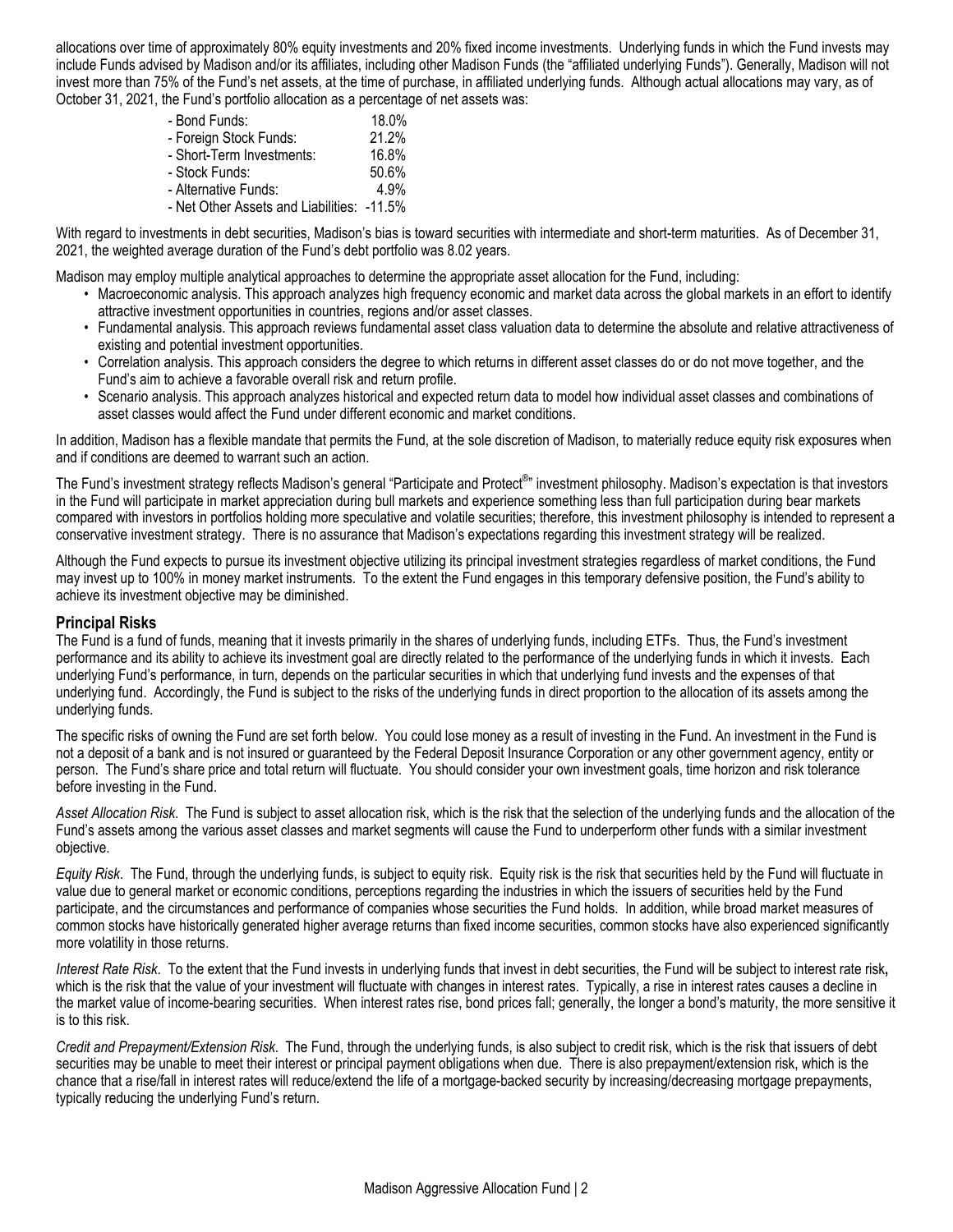*Non-Investment Grade Security Risk*. The Fund, through the underlying funds, may invest in non-investment grade securities (i.e., **"**junk" bonds). Issuers of non-investment grade securities are typically in weak financial health and their ability to pay interest and principal is uncertain. Compared to issuers of investment-grade bonds, they are more likely to encounter financial difficulties and to be materially affected by these difficulties when they do encounter them. "Junk" bond markets may react strongly to adverse news about an issuer or the economy, or to the perception or expectation of adverse news.

*ETF Risks*. The main risks of investing in ETFs are the same as investing in a portfolio of equity securities comprising the index on which the ETF is based, although lack of liquidity in an ETF could result in it being more volatile than the securities comprising the index. Additionally, the market prices of ETFs will fluctuate in accordance with both changes in the market value of their underlying portfolio securities and due to supply and demand for the instruments on the exchanges on which they are traded (which may result in their trading at a discount or premium to their net asset values). Index-based ETF investments may not replicate exactly the performance of their specific index because of transaction costs and because of the temporary unavailability of certain component securities of the index.

*Foreign Security Risk*. Investments in foreign securities involve risks relating to currency fluctuations and to political, social and economic developments abroad, as well as risks resulting from differences between the regulations to which U.S. and foreign issuers and markets are subject. These risks may be greater in emerging markets. The investment markets of emerging countries are generally more volatile than markets of developed countries with more mature economies.

*Market Risk*. The Fund, through the underlying funds, is subject to market risk, which is the risk that the value of an investment may fluctuate in response to stock market movements. Certain of the underlying funds may invest in the equity securities of smaller companies, which may fluctuate more in value and be more thinly traded than the general market.

# **Performance**

The following bar chart and table provide some indication of the risks of investing in the Fund. The bar chart shows how the Fund's investment results have varied from year to year. The table shows the Fund's average annual total returns for various periods compared to a broad market index, as well as a custom index that reflects the Fund's asset allocation targets. The Fund's past performance (before and after taxes) is not necessarily an indication of its future performance. Updated performance information current to the most recent month end is available at no cost by visiting www.madisonfunds.com or by calling 1-800-877-6089.

# **Calendar Year Total Returns for Class A Shares**

(Returns do not reflect sales charges and would be lower if they did.)



| Highest/Lowest quarter end results<br>during this period were: |          |            |  |
|----------------------------------------------------------------|----------|------------|--|
| Highest:                                                       | 20 20 20 | 12.11%     |  |
| Lowest:                                                        | 10 2020  | $-13.53\%$ |  |

#### **Average Annual Total Returns For Periods Ended December 31, 2021**

|                                                                                                                    |                                                             | 1 Year | 5 Years | 10 Years |
|--------------------------------------------------------------------------------------------------------------------|-------------------------------------------------------------|--------|---------|----------|
| Return Before Taxes<br>Class A Shares -                                                                            |                                                             | 3.23%  | 8.27%   | 8.62%    |
|                                                                                                                    | <b>Return After Taxes on Distributions</b>                  | 0.22%  | 6.12%   | 6.92%    |
|                                                                                                                    | Return After Taxes on Distributions and Sale of Fund Shares | 2.73%  | 6.06%   | 6.61%    |
| Return Before Taxes<br>Class B Shares -                                                                            |                                                             | 4.23%  | 8.44%   | 8.62%    |
| <b>Class C Shares - Return before Taxes</b>                                                                        |                                                             | 7.79%  | 8.74%   | 8.46%    |
| S&P 500 <sup>®</sup> Index (reflects no deduction for sales charges, account fees, expenses or taxes)              |                                                             | 28.71% | 18.47%  | 16.55%   |
| Aggressive Allocation Fund Custom Index (reflects no deduction for sales charges, account fees, expenses or taxes) |                                                             | 15.54% | 13.20%  | 11.54%   |

The Aggressive Allocation Fund Custom Index consists of 56% Russell 3000<sup>®</sup> Index, 24% MSCI ACWI ex-USA Index and 20% Bloomberg U.S. Aggregate Bond Index.

After-tax returns are calculated using the highest historical individual federal marginal income tax rates and do not reflect the impact of state and local taxes. Actual after-tax returns depend on an investor's tax situation and may differ from those shown, and after-tax returns shown are not relevant to investors who hold their fund shares through tax-deferred arrangements, such as 401(k) plans or individual retirement accounts. After-tax returns are shown only for Class A shares and will vary for other share classes. Returns after taxes on distributions and sale of fund shares may be higher than other returns for the same period due to the tax benefit of realizing a capital loss on the sale of fund shares.